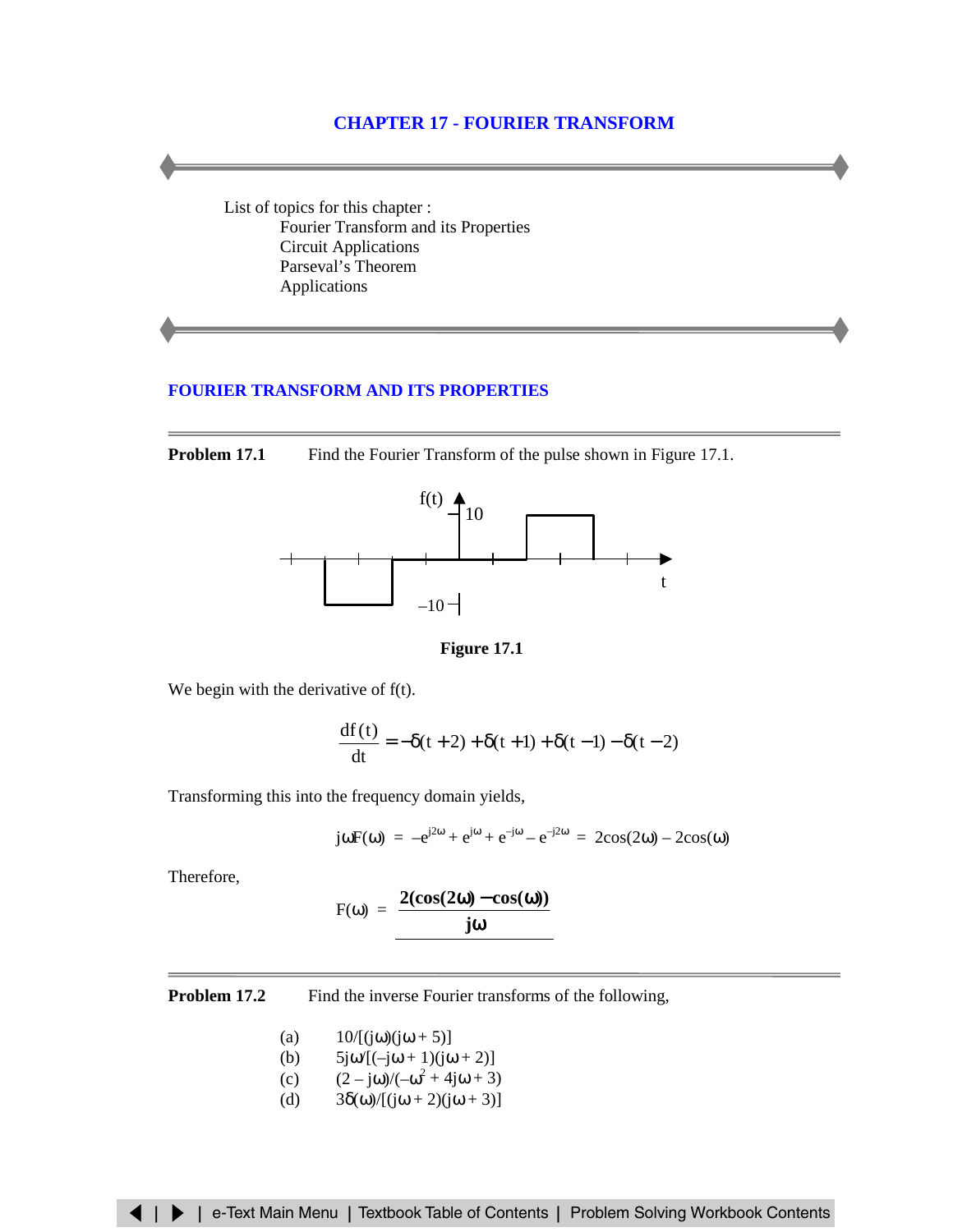Now to find the inverse transforms.

(a) 
$$
F(s) = \frac{10}{s(s+5)} = \frac{A}{s} + \frac{B}{s+5}
$$
,  $A = 10/5 = 2$  and  $B = 10/-5 = -2$ 

Therefore,  $F(\omega) = (2/i\omega) - (2/(i\omega + 5))$ 

Transforming,  $f(t) = sgn(t) - 2e^{-5t}u(t)$ 

(b) 
$$
F(s) = \frac{5s}{(-s+1)(s+2)} = \frac{-5s}{(s-1)(s+2)} = \frac{A}{s-1} + \frac{B}{s+2}
$$

$$
A = -5/(1+2) = -5/3 \text{ and } B = -5x(-2)/(-2-1) = -10/3
$$

Therefore, 
$$
F(\omega) = [(-5/3)/(j\omega - 1)] + [(-10/3)/(j\omega + 2)]
$$

Transforming,  $f(x) = f(x)$ 

$$
f(t) = -\frac{5}{3}e^{t}u(-t) - \frac{10}{3}e^{-2t}u(t)
$$

(c) 
$$
F(s) = \frac{(2-s)}{(s+1)(s+3)} = \frac{A}{s+1} + \frac{B}{s+3}
$$
,  $A = 3/2$  and  $B = -5/2$ 

Therefore,  $F(\omega) = [1.5/(j\omega + 1)] - [2.5/(j\omega + 3)]$ 

Transforming,  $f(t) = 1.5e^{-t}u(t) - 2.5e^{-3t}u(t)$ 

(d) 
$$
f(t) = \frac{1}{2\pi} \int_{-\infty}^{\infty} \frac{3\delta(\omega)e^{j\omega t}}{(j\omega + 2)(j\omega + 3)} dt = \frac{1}{2\pi} \frac{3}{6} = \frac{1}{4\pi}
$$

# **Problem 17.3** *[17.7]* Find the Fourier transform of the "sine-wave pulse" shown in Figure 17.1.



 $f(t) = \sin(\pi t)[u(t) - u(t-2)]$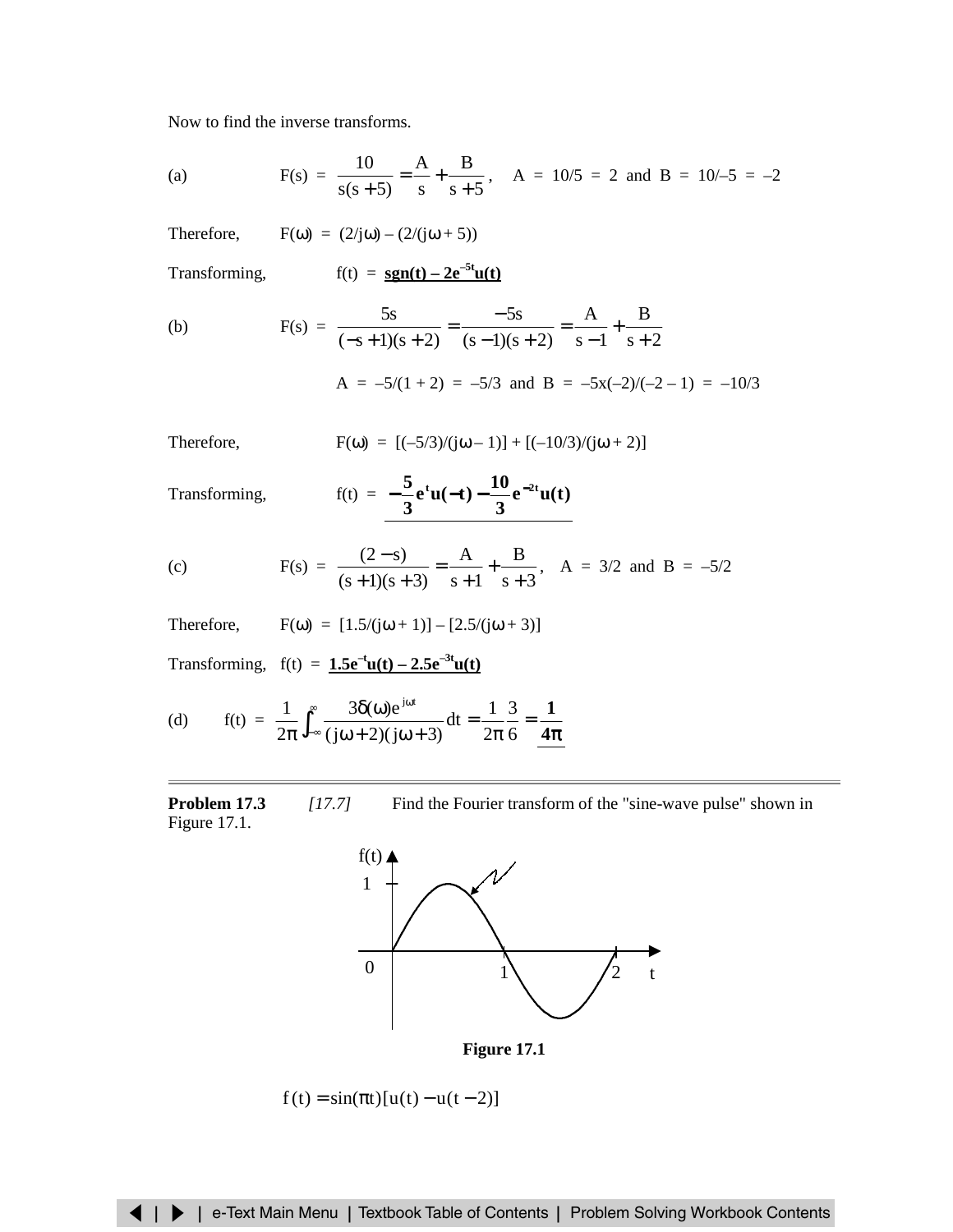<span id="page-2-0"></span>
$$
F(\omega) = \int_0^2 \sin(\pi t) e^{-j\omega t} dt = \frac{1}{2j} \int_0^2 (e^{j\pi} - e^{-j\pi}) (e^{-j\omega t}) dt
$$
  
\n
$$
F(\omega) = \frac{1}{2j} \int_0^2 e^{j(-\omega + \pi)t} + e^{-j(\omega + \pi)t} dt
$$
  
\n
$$
F(\omega) = \frac{1}{2j} \left[ -\frac{1}{j(\omega - \pi)} e^{-j(\omega - \pi)t} \Big|_0^2 + \frac{1}{j(\omega + \pi)} e^{-j(\omega + \pi)t} \Big|_0^2 \right]
$$
  
\n
$$
F(\omega) = \frac{1}{2} \left( \frac{1 - e^{-j2\omega}}{\pi - \omega} + \frac{1 - e^{-j2\omega}}{\pi + \omega} \right)
$$
  
\n
$$
F(\omega) = \frac{1}{(2)(\pi^2 - \omega^2)} (2\pi + 2\pi e^{-j2\omega})
$$
  
\n
$$
F(\omega) = \frac{\pi}{\omega^2 - \pi^2} (e^{-j2\omega} - 1)
$$

### **[CIRCUIT APPLICATIONS](#page-20-0)**

**Problem 17.4** Find the transfer function,  $V_0(\omega)/V_s(\omega)$  for the circuit shown in Figure 17.3.



**Figure 17.1**

First we will solve for I.

I = 
$$
\frac{V_s(\omega)}{3 + j\omega + 5} = \frac{V_s(\omega)}{j\omega + 8}
$$
, and  $V_o(\omega) = 5I$ 

Therefore,

$$
\frac{V_{o}(\omega)}{V_{s}(\omega)} = \frac{5}{j\omega + 8}
$$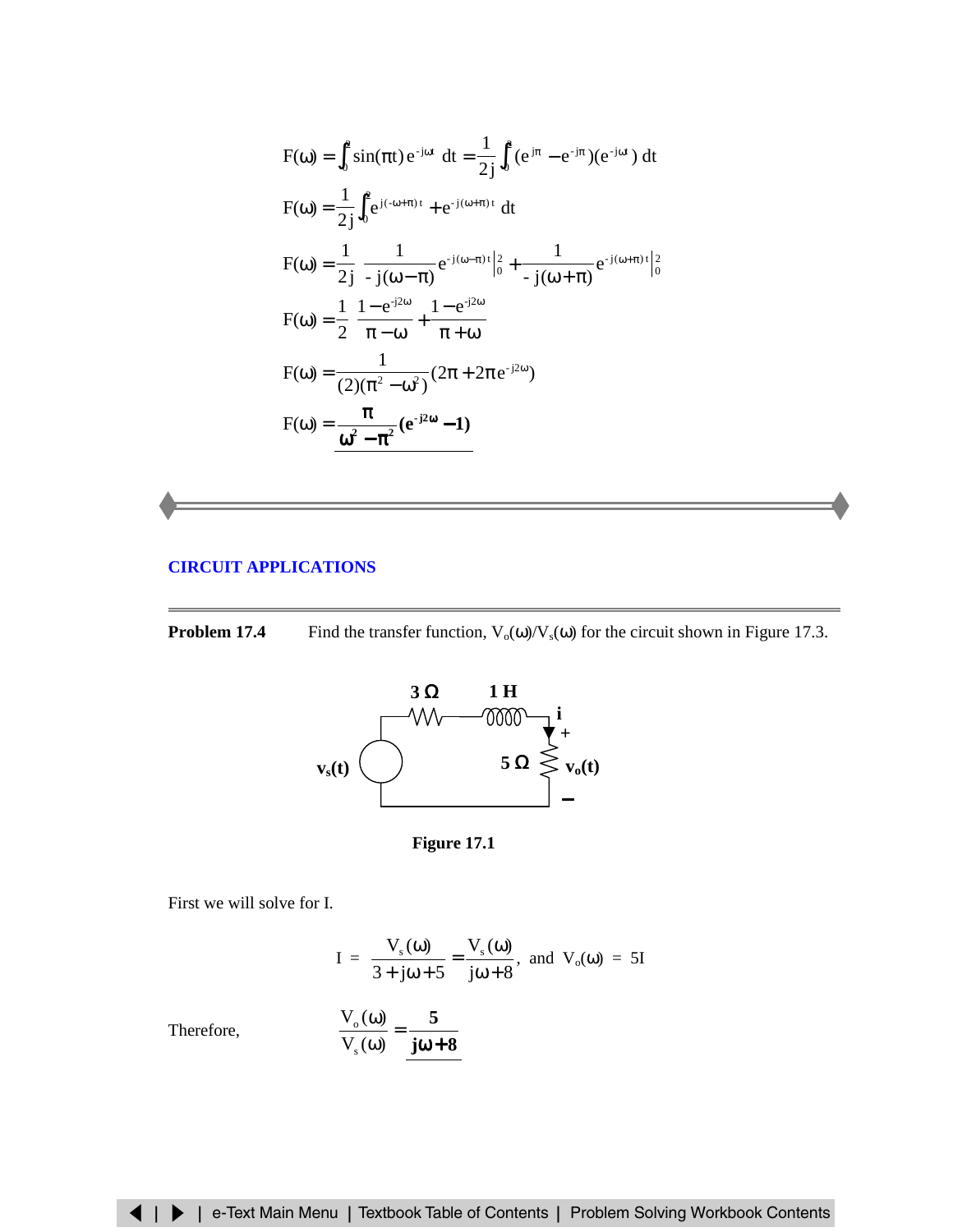**Problem 17.5** Solve for  $v_c(t)$  in Figure 17.4, where i(t) =  $u(t)$  A.



### **Figure 17.1**

First we transform i(t) into the frequency domain.

$$
I(\omega) = \pi \delta(\omega) + 1/(j\omega), \text{ and } V_C(\omega) = I(\omega) \frac{10\frac{1}{j\omega}}{10 + \frac{1}{j\omega}} = I(\omega) \frac{1}{j\omega + 0.1}
$$

Therefore, 
$$
V_C(\omega) = \frac{\pi \delta(\omega)}{j\omega} + \frac{1}{j\omega(j\omega + 0.1)} = V_1 + V_2
$$
  
\n $V_2 = \frac{1}{s(s+0.1)} = \frac{A}{s} + \frac{B}{s+0.1}$ , where A = 1/0.1 = 10 and B = 1/(-0.1) = -10  
\nTherefore,  $v_2(t) = 5sgn(t) - 10e^{-t/10}u(t)$ 

$$
v_1(t) = \frac{1}{2\pi} \int \frac{\pi \delta(\omega)}{j\omega + 0.1} e^{j\omega t} d\omega = \frac{1}{2\pi} \frac{\pi}{0.1} = 5
$$

| This leads to |     | $v_0(t) = 5 - 5sgn(t) - 10e^{-t/10}u(t)$ , but sgn(t) = -1 + 2u(t) |
|---------------|-----|--------------------------------------------------------------------|
| Therefore,    |     | $v_0(t) = 5 - 5 + 10u(t) - 10e^{-t/10}u(t)$                        |
|               | or. | $v_0(t) = 10(1 - e^{-t/10})u(t)$ volts                             |

**Problem 17.6** *[17.29]* Determine the current i(t) in the circuit of Figure 17.1(b), given the voltage source shown in Figure 17.1(a).



**Figure 17.1**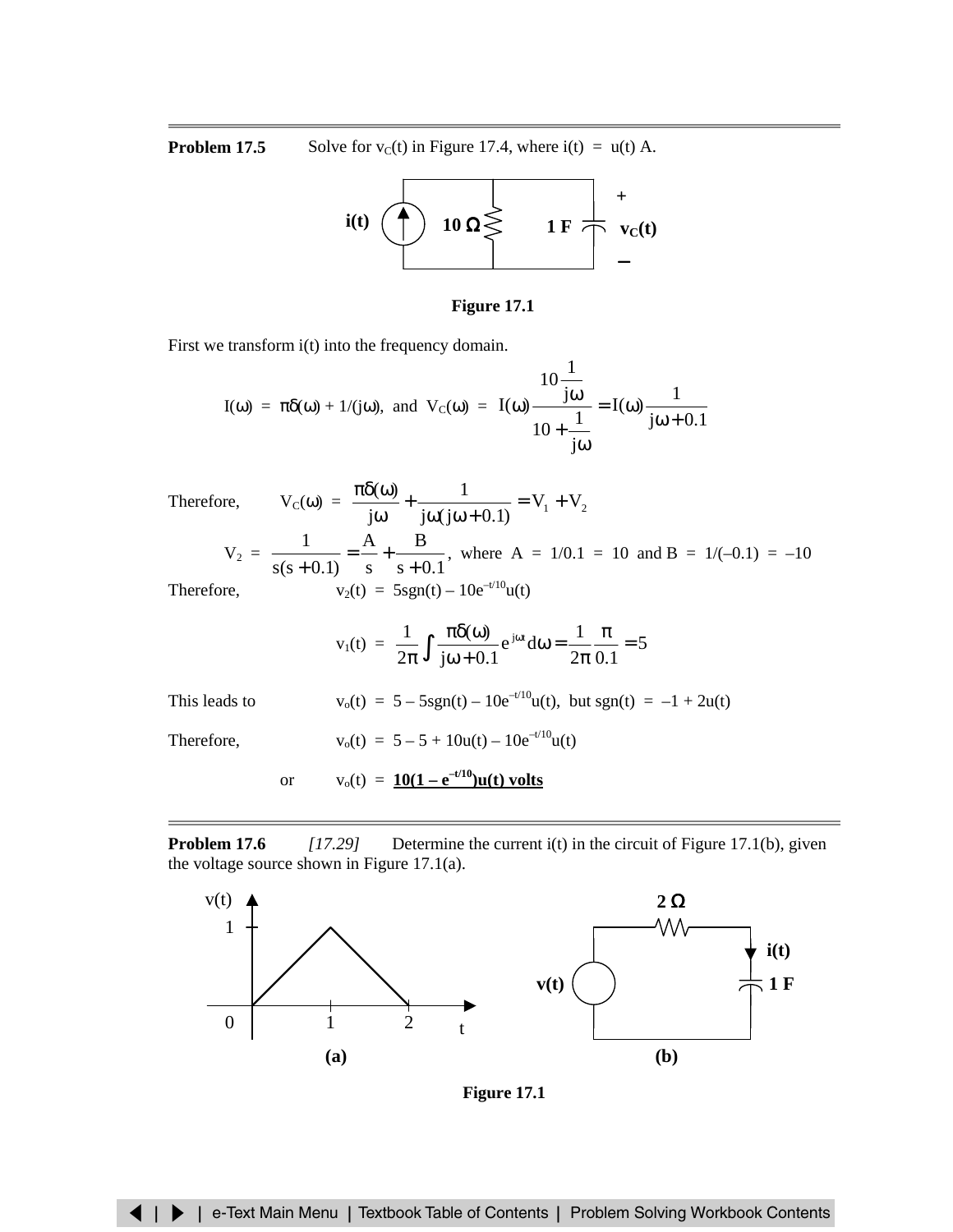<span id="page-4-0"></span>
$$
\ddot{v}(t) = \delta(t) - 2\delta(t-1) + \delta(t-2)
$$
  
\n
$$
-\omega^2 V(\omega) = 1 - 2e^{-j\omega} + e^{j\omega^2}
$$
  
\n
$$
V(\omega) = \frac{1 - 2e^{-j\omega} + e^{-j\omega^2}}{-\omega^2}
$$
  
\nNow,  
\n
$$
Z(\omega) = 2 + \frac{1}{j\omega} = \frac{1 + j2\omega}{j\omega}
$$
  
\n
$$
I = \frac{V(\omega)}{Z(\omega)} = \frac{2e^{j\omega} - e^{j\omega^2} - 1}{\omega^2} \cdot \frac{j\omega}{1 + j2\omega}
$$
  
\n
$$
I = \frac{1}{(j\omega)(0.5 + j\omega)}(0.5 + 0.5e^{-j\omega^2} - e^{-j\omega})
$$
  
\nBut  
\n
$$
\frac{1}{(s)(s + 0.5)} = \frac{A}{s} + \frac{B}{s + 0.5} \longrightarrow A = 2, B = -2
$$
  
\n
$$
I(\omega) = \left(\frac{2}{j\omega}\right)(0.5 + 0.5e^{j\omega^2} - e^{-j\omega}) - \left(\frac{2}{0.5 + j\omega}\right)(0.5 + 0.5e^{-j\omega^2} - e^{-j\omega})
$$
  
\n
$$
i(t) = \frac{1}{2}sgn(t) + \frac{1}{2}sgn(t - 2) - sgn(t - 1) - e^{-0.5t}u(t) - e^{-0.5(t - 2)}u(t - 2) - 2e^{-0.5(t - 1)}u(t - 1)
$$

#### **[PARSEVAL'S](#page-23-0) THEOREM**

**Problem 17.7** Find the total energy in v(t) where v(t) is the pulse shown below.

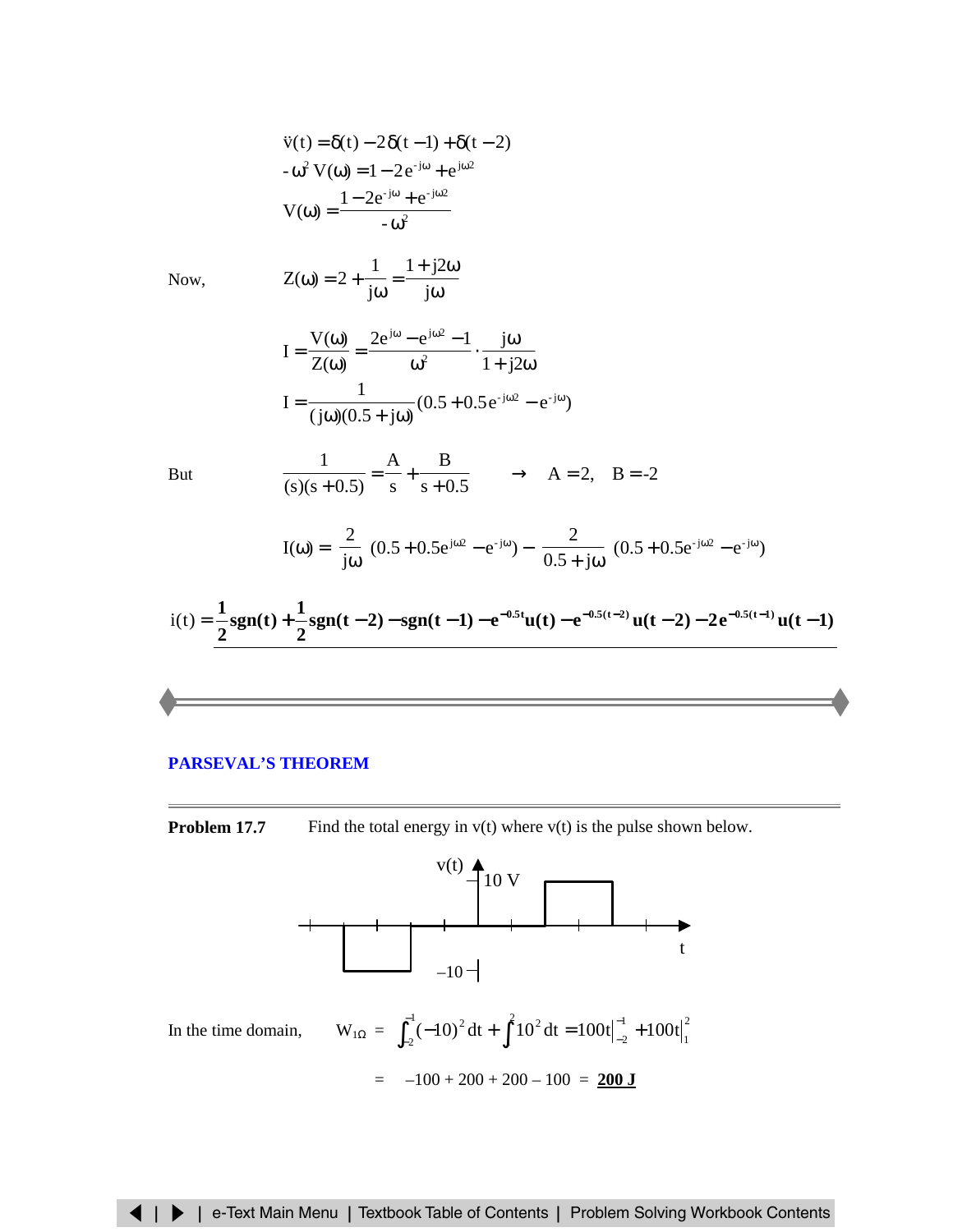<span id="page-5-0"></span>**Problem 17.8** *[17.43]* A voltage source  $v_s(t) = e^{-t} \sin(2t) u(t) V$  is applied to a 1- $\Omega$ resistor. Calculate the energy delivered to the resistor.

$$
W_{1\Omega} = \int_{-\infty}^{\infty} f^2(t) dt = \int_{0}^{\infty} e^{-2t} \sin^2(2t) dt
$$

But 
$$
\sin^2(A) = \frac{1}{2} [1 - \cos(2A)]
$$

$$
W_{1\Omega} = \int_0^\infty e^{-2t} (0.5)[1 - \cos(4t)] dt = \frac{1}{2} \cdot \frac{e^{-2t}}{-2} \Big|_0^\infty - \frac{e^{-2t}}{4 + 16} [-2\cos(4t) + 4\sin(4t)]_0^\infty
$$
  
\n
$$
W_{1\Omega} = \left(\frac{1}{4}\right) + \left(\frac{1}{20}\right) - 2 = 0.15 J
$$

### **[APPLICATIONS](#page-26-0)**

**Problem 17.9** Given the AM signal,

 $f(t) = 10(1 + 4\cos(2000\pi t))\cos(\pi x 10^6 t),$ 

solve for the:

- (a) the carrier frequency
- (b) the lower sideband frequency
- (c) the upper sideband frequency

 $\omega_m$  = 2000 $\pi$  = 2 $\pi$ f which leads to f = 1 kHz

(a)  $\omega_c = \pi x 10^6 = 2\pi f_c$  which leads to  $f_c = 500 \text{ kHz or } 0.5 \text{ MHz}$ 

(b) 
$$
Lsb = f_c - f_m = (500 - 1) \text{ kHz} = 499 \text{ kHz}
$$

(c) Usb =  $f_c + f_m = (500 + 1) \text{ kHz} = 501 \text{ kHz}$ 

**Problem 17.10** *[17.47]* A voice signal occupying the frequency band of 0.4 to 3.5 kHz is used to amplitude modulate a 10-MHz carrier. Determine the range of frequencies for the lower and upper sidebands.